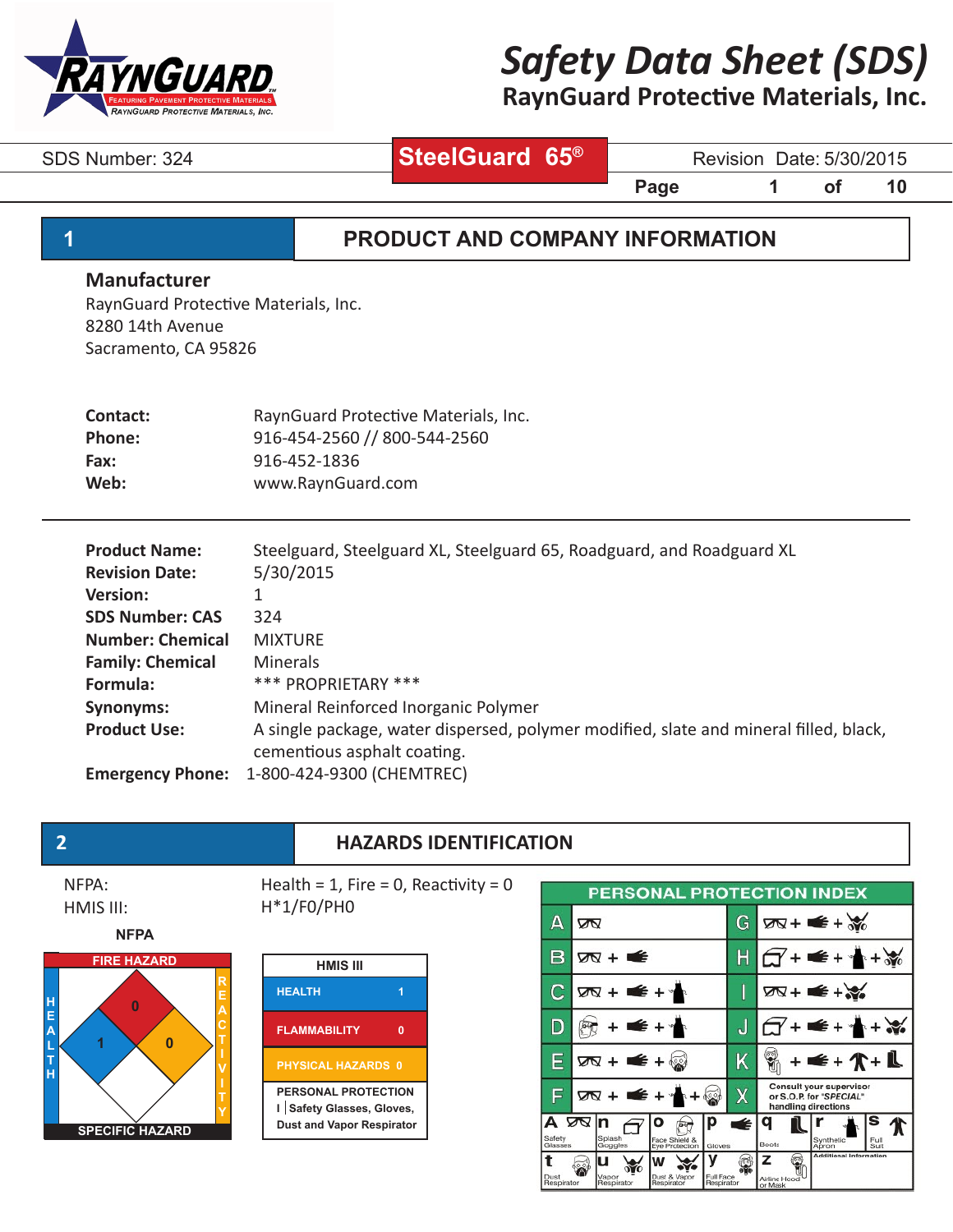

# **RaynGuard Protective Materials, Inc.**

| SDS Number: 323 | SteelGuard 65 <sup>®</sup> |      | Revision Date: 5/30/2015 |  |  |
|-----------------|----------------------------|------|--------------------------|--|--|
|                 |                            | Page |                          |  |  |

#### **GHS Signal Word: DANGER**

**GHS Hazard Pictograms:**



### **GHS Classifications:**

Health, Skin corrosion/irritation, 2

Health, Serious Eye Damage/Eye Irritation, 2 B

Health, Specific target organ toxicity - Single exposure, 3

Health, Carcinogenicity, 2

Health, Specific target organ toxicity - Repeated exposure, 2

#### **GHS Phrases:**

- H315 Causes skin irritation
- H320 Causes eye irritation
- H335 May cause respiratory irritation
- H351 Suspected of causing cancer
- H373 May cause damage to organs through prolonged or repeated exposure

#### **GHS Precautionary Statements:**

- P260 Do not breathe dust.
- P262 Do not get in eyes, on skin, or on clothing.
- P264 Wash skin thoroughly after handling.
- P270 Do not eat, drink or smoke when using this product.
- P271 Use only outdoors or in a well-ventilated area.
- P280 Wear protective gloves/protective clothing/eye protection/face protection.
- P302+352 IF ON SKIN: Wash with soap and water.
- P304+340 IF INHALED: Remove victim to fresh air and keep at rest in a position comfortable for breathing.
- P305+351+338 IF IN EYES: DO NOT RUB. Rinse continuously with water for several minutes.
	- Remove contact lenses if present and easy to do. Continue rinsing.
- P312 Call a POISON CENTER or doctor/physician if you feel unwell.
- P333+313 If skin irritation or a rash occurs: Get medical advice/attention.
- P337+313 If eye irritation persists: Get medical advice/attention.
- P362 Take off contaminated clothing and wash before reuse.
- P501 Dispose of contents/container to an approved waste disposal plant.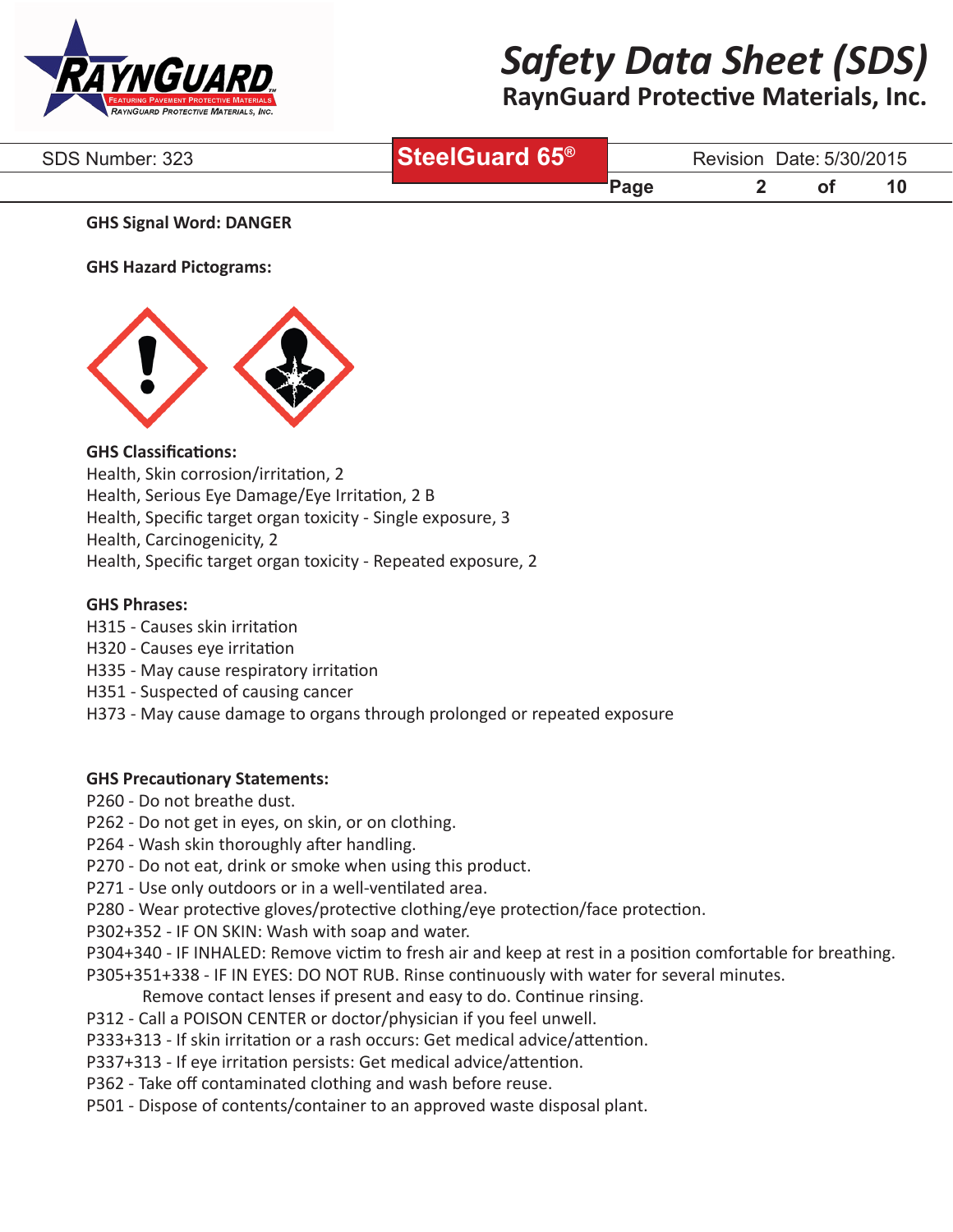

**RaynGuard Protective Materials, Inc.**

SDS Number: 323 **SteelGuard 65<sup>®</sup>** Revision Date: 5/30/2015

**Page 3 of 10** 

### **3 COMPOSITION/INFORMATION ON INGREDIENTS**

| Ingredients:                                                                                                                                                                                                                                                                                                                                                                                                                                   |                                                   |  |                                                     |  |                                                                                                    |
|------------------------------------------------------------------------------------------------------------------------------------------------------------------------------------------------------------------------------------------------------------------------------------------------------------------------------------------------------------------------------------------------------------------------------------------------|---------------------------------------------------|--|-----------------------------------------------------|--|----------------------------------------------------------------------------------------------------|
|                                                                                                                                                                                                                                                                                                                                                                                                                                                | Cas#                                              |  | Percentage I                                        |  | <b>Chemical Name</b>                                                                               |
|                                                                                                                                                                                                                                                                                                                                                                                                                                                | 1317-65-3<br>8052-42-4<br>14808-60-7<br>1333-86-4 |  | 59-79%<br>$10 - 20%$<br>$10 - 20%$<br>$1 \le 1.0\%$ |  | Proprietary, non-hazardous, non-regulated<br>Asphalt<br>Silica, crystalline quartz<br>Carbon black |
| <b>FIRST AID MEASURES</b>                                                                                                                                                                                                                                                                                                                                                                                                                      |                                                   |  |                                                     |  |                                                                                                    |
| Inhalation:<br>Blow nose to remove substance from nasal passages. Give oxygen or artificial respiration if needed.<br>If symptoms develop, move victim to fresh air. If symptoms persist, obtain medical attention.<br>Skin Contact: Wipe/brush off as much chemical as possible from skin BEFORE flushing skin with water. Promptly<br>flush skin with water for at least 15 minutes to ensure all chemical is removed. If reddening and/or a |                                                   |  |                                                     |  |                                                                                                    |

rash develops and/or persists, obtain medical attention.

**Eye Contact:**  Do NOT rub eyes. Flush with large amounts of water for at least 15 minutes, lifting upper and lower lids occasionally. If irritation persists, obtain medical attention.

#### **Most important symptoms and effects, both acute and delayed:**

The most important known symptoms and effects are described in the labelling (see Section 2) and/or Section 11. Prolonged inhalation of Silica, crystalline quartz may result in silicosis. Silicosis is a disabling pulmonary fibrosis characterized by fibrotic changes and miliary nodules in the lungs and may be accompanies by a dry cough, shortness of breath, emphysema, decreased chest expansion, and increased susceptibility to tuberculosis. In advanced stages, loss of appetite, pleuritic pain, and total incapacity to work may occur. Advanced silicosis may result in death due to cardiac failure or destruction of lung tissue. Silica, crystalline quartz is classified as Group 1 "Known to be carcinogenic to humans" by the IARC and "Sufficient evidence" of carcinogenicity by the NTP. The chronic health risks are associated with respiring particles of 3-4 microns over protracted periods of time. Currently, there is a limited understanding of the mechanisms of crystalline silica toxicity, including its mechanisms for lung carcinogenicity. Additional studies are needed to determine whether the cell transforming activity of quartz is related to its carcinogenic potential.

### **Indication of any immediate medical attention and special treatment needed:**

No data available.

| Flammability:              | Not flammable     |
|----------------------------|-------------------|
| <b>Flash Point:</b>        | DNA               |
| <b>Flash Point Method:</b> | DNA               |
| <b>Burning Rate:</b>       | No data available |
| <b>Autoignition Temp:</b>  | No data available |
| LEL:                       | DNA               |
| UEL:                       | DNA               |

## **5 FIRE FIGHTING MEASURES**

**Ingestion:** No need for first aid is anticipated. If symptoms develop, obtain medical attention. Do NOT induce vomiting unless instructed to do so by medical personnel.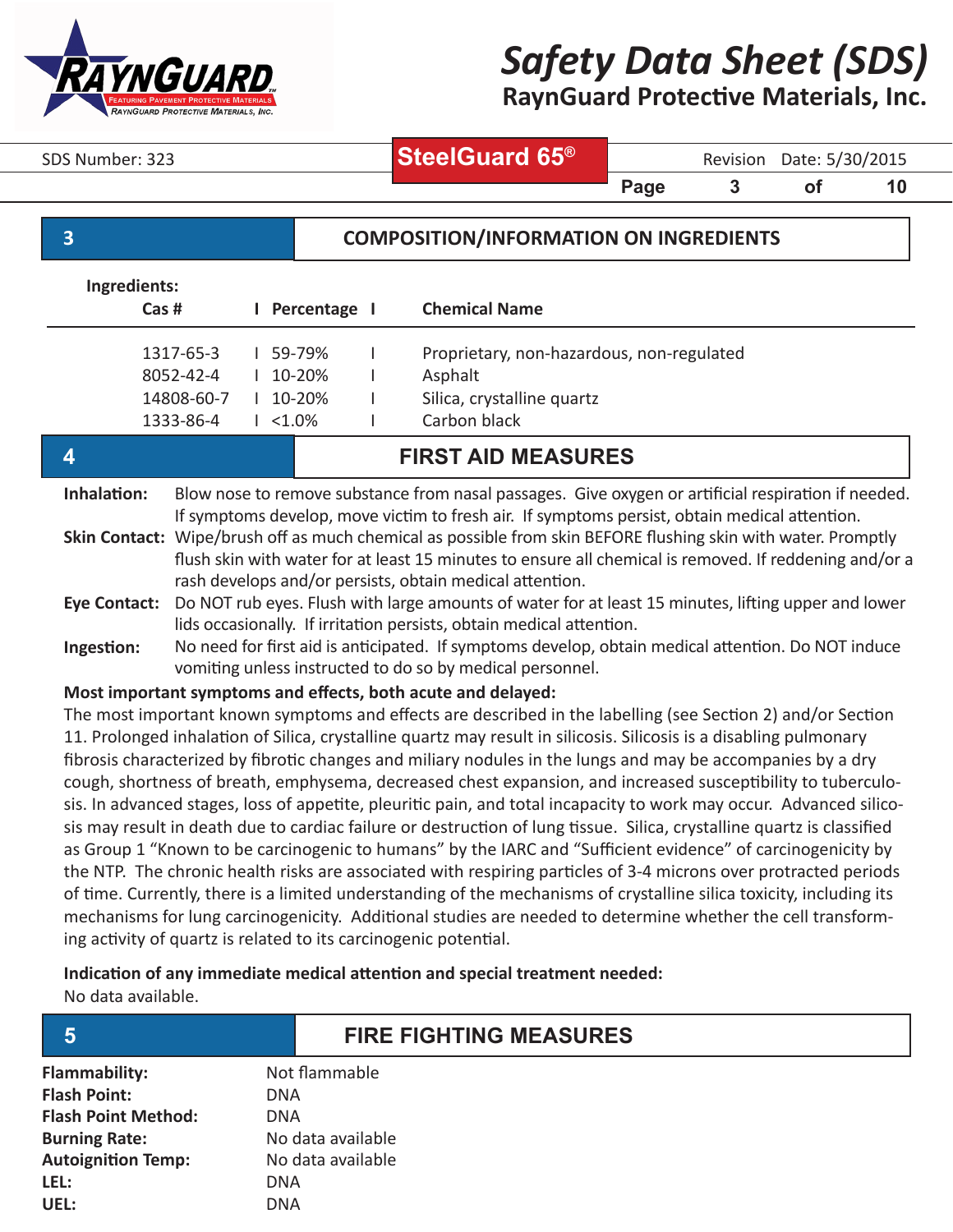

# **RaynGuard Protective Materials, Inc.**

| SDS Number: 323 | SteelGuard 65 <sup>®</sup> |                  | <b>Revision</b> | Date: 5/30/2015        |    |  |
|-----------------|----------------------------|------------------|-----------------|------------------------|----|--|
|                 |                            | $\mathbf{p}$ age |                 | $\mathbf{O}^{\dagger}$ | 10 |  |

#### **Extinguishing Media:**

Water Spray Carbon Dioxide Alcohol-Resistant Foam

#### **Special Hazards Arising From the Substance or Mixture:**

Oxides of Aluminum, Carbon, Calcium, Magnesium, Nitrogen (NOx), Sodium and Sulfur. Unburnt hydrocarbon particulate.

Trace quantities of Ammonia, Hydrogen Sulfide, Formaldehyde, and 2-aminoethanol.

Temperatures above 870 °C may cause Tridymite to form.

Temperatures above 1,470 °C may cause Cristobalite to form.

#### **Advice for Firefighters:**

Firefighters should wear full-face, positive-pressure respirators.

#### **Further Information:**

If incinerated, may release toxic fumes.

Small quantities of Hydrogen Sulfide may be released upon heating. Use caution.

Exercise care when using water to extinguish fires, as hot asphalt products may produce steam and violent foaming. See Section 7 for more information on safe handling.

See Section 8 for more information on personal protection equipment.

See Section 13 for disposal information.

# **6 ACCIDENTAL RELEASE MEASURES**

### **Personal precautions, protective equipment and emergency procedures:**

Use personal protective equipment, including vapor respirator when handling aqueous product and dust respirator when handling dried product.

Avoid dust formation when handling dried product.

Avoid breathing dust when handling dried product.

Keep from contacting skin or eyes.

Ensure adequate ventilation.

Evacuate personnel to safe areas.

### **Environmental precautions:**

Prevent further release (leakage/spillage) if safe to do so. Do not allow product to enter drains. Do not allow to drain to environment.

### **Methods and materials for containments and cleaning up:**

Absorb with liquid-binding material (sand, diatomite, universal binders, sawdust).

If cleaning up dried product, sweep up, shovel or collect spilage with an electrically protected vacuum cleaner. Pick up and arrange disposal or dried product without creating dust.

Place contaminated material into suitable, closed containers for disposal.

Dispose of contaminated material according to Section 13.

After spillage has been collected, area may be flushed with water or wet-brushed.

Ensure adequate ventilation.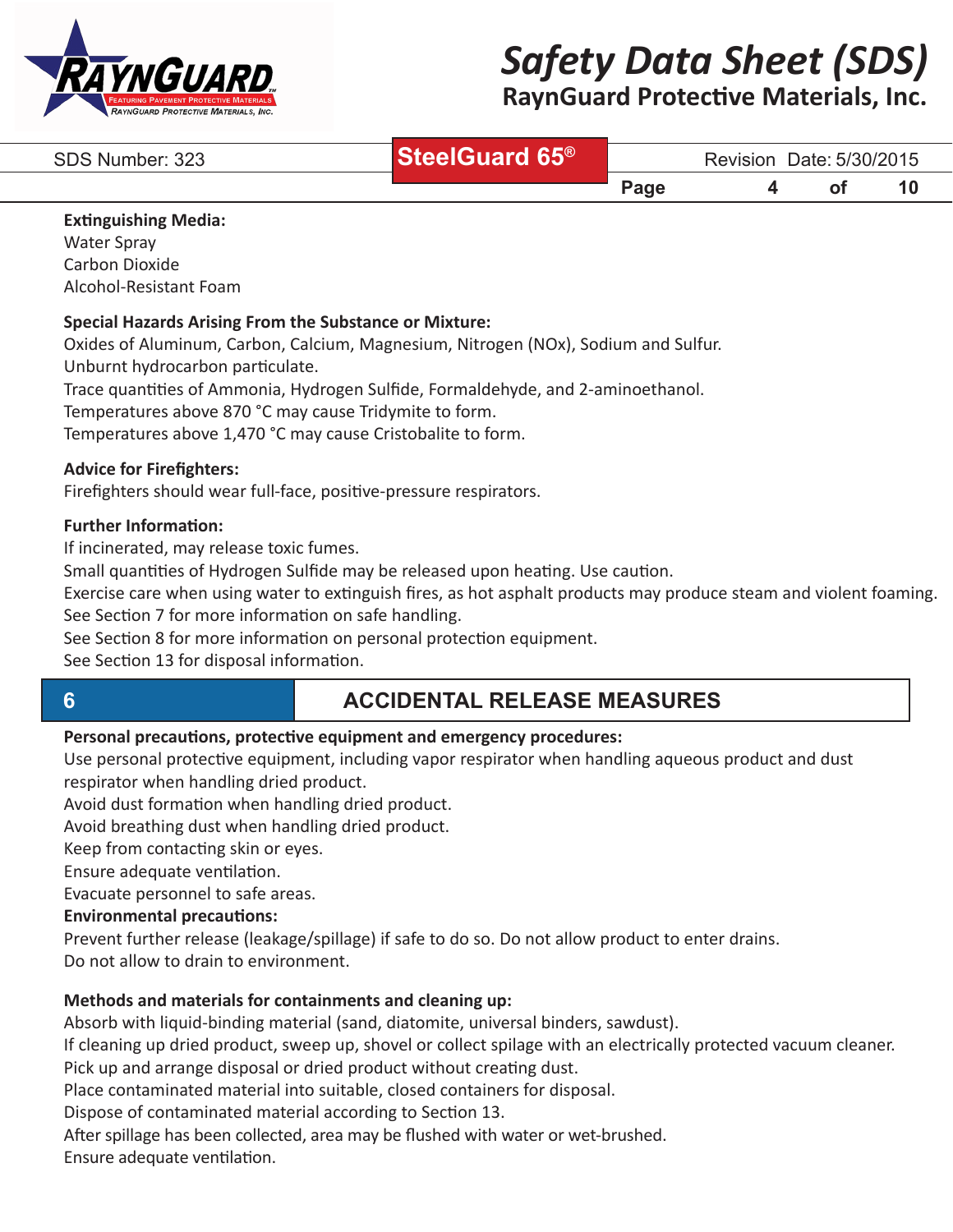

**RaynGuard Protective Materials, Inc.**

| SDS Number: 323 |  |
|-----------------|--|
|-----------------|--|

**SteelGuard 65®**

Revision Date: 5/30/2015

**Page 1** of 10

### **Reference to other sections:**

Comply with federal, state and local regulations on reporting spills.

See Section 7 for information on safe handling.

See Section 8 for information on personal protection equipment.

See Section 13 for information on proper disposal.

| 7                                        | <b>HANDLING AND STORAGE</b>                                                                                                                                                                                                                                                                                                                                                                                                                                                                                                                                      |
|------------------------------------------|------------------------------------------------------------------------------------------------------------------------------------------------------------------------------------------------------------------------------------------------------------------------------------------------------------------------------------------------------------------------------------------------------------------------------------------------------------------------------------------------------------------------------------------------------------------|
| <b>Handling Precautions:</b>             | Avoid breathing vapors or mist.<br>Avoid formation of dust when handling dried product.<br>Avoid breathing dust when handling dried product.<br>Avoid contact with eyes, skin, or clothing.<br>Keep containers closed when not in use.<br>Do not expose containers to open flame or excessive heat.<br>Do not puncture or drop containers.<br>Handle with care and avoid spillage on the floor.<br>Keep material out of reach of children.<br>Keep material away from incompatible materials.<br>Wash thoroughly after handling.<br>Ensure adequate ventilation. |
| <b>Storage Requirements:</b>             | Keep away from heat, sparks and flames.<br>Store in a dry area.<br>Store away from strong acids, strong bases, strong oxidizing agents, strong<br>reducing agents and Hydrogen Fluoride.                                                                                                                                                                                                                                                                                                                                                                         |
|                                          |                                                                                                                                                                                                                                                                                                                                                                                                                                                                                                                                                                  |
| 8                                        | <b>EXPOSURE CONTROLS/PERSONAL PROTECTION</b>                                                                                                                                                                                                                                                                                                                                                                                                                                                                                                                     |
| <b>Engineering Controls:</b>             | All ventilation should be designed in accordance with OSHA standard<br>(29 CFR 1910.94). Use local exhaust at filling zones and where leakage and dust<br>formation is probable. Use mechanical (general) ventilation for storage areas.<br>Use appropriate ventilation as required to keep Exposure Limits in Air below<br>TLV & PEL limits.                                                                                                                                                                                                                    |
| <b>Personal Protective</b><br>Equipment: | <b>Eye/Face Protection:</b><br>When using material use safety glasses, gloves and combined dust/vapor respira-<br>tor according to HMIS PP, I. All safety equipment should be tested and approved<br>under appropriate government standards such as NIOSH (US) or EN 166 (EU).                                                                                                                                                                                                                                                                                   |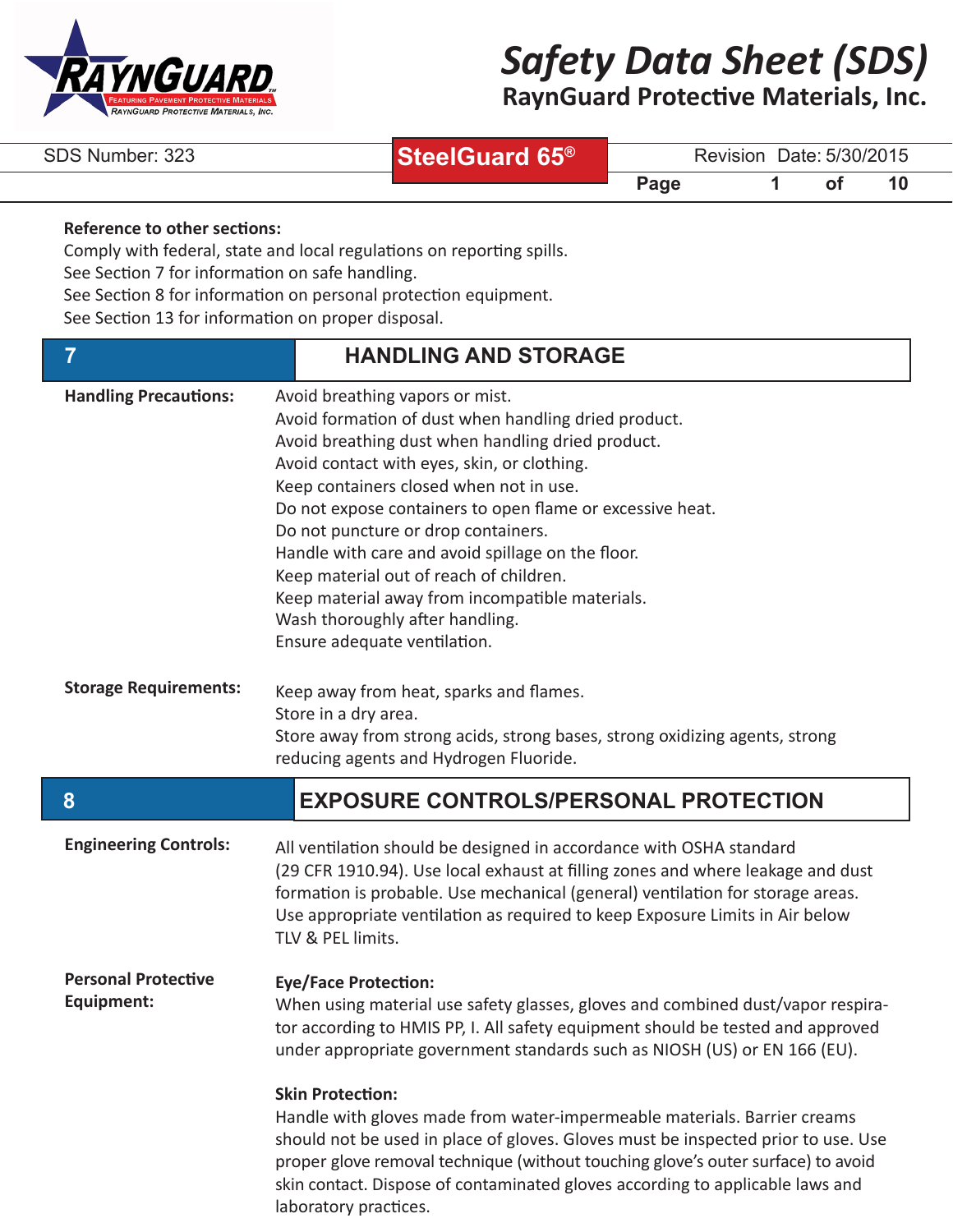

**RaynGuard Protective Materials, Inc.**

| SDS Number: 323 | SteelGuard 65 <sup>®</sup> | Revision Date: 5/30/2015 |
|-----------------|----------------------------|--------------------------|
|                 |                            |                          |

**Page 6 of 10** 

#### **Body Protection: Personal**

Chemically resistant gloves and safety glasses are recommended. Type of protective equipment should be selected based on concentration amount and conditions of use of this material. **Protective Equipment:**

### **Respiratory Protection:**

Use of a combined dust/vapor respirator is highly recommended. A full-face dust/ vapor respirator may be required as backup to engineering controls when proper engineering controls are not in place to keep TLV and PEL limits below defined thresholds. All respiratory equipment must either be NIOSH/MSHA-approved (under 30 CFR 11) or NIOSH-approved (under 42 CFR 84).

### **Control of Environmental Exposure:**

Prevent leakage or spillage if safe to do so. Do not let material enter drains.

### **Components with workplace control parameters:**

Component(s): Asphalt; Silica, crystalline quartz; Carbon black CAS No(s): 8052-42-4; 14808-60-7; 1333-86-4 USA OSHA (TWA/PEL, General Industry): 30 mg/m<sup>3</sup> (%SiO2+2, Total Dust, 8 hours) USA OSHA (TWA/PEL, General Industry): 10 mg/m<sup>3</sup> (%SiO2+2, Respirable Fraction, 8 hours) USA OSHA (TWA/PEL, General Industry): 250 mppcf\* (%SiO2+5) USA OSHA (TWA/PEL, Construction Industry): 250 mppcf\* (%SiO2+5) USA OSHA (TWA/PEL, Shipyard Employment): 250 mppcf\* (%SiO2+5) USA OSHA Occupational Exposure Limits Table Z-1 Limits for Air Contaminants (TWA): 3.5 mg/m3 USA ACGIH (TWA/TLV): 0.025 mg/m<sup>3</sup> USA NIOSH (TWA/REL): 0.050 mg/m3 Cal/OSHA (TWA/PEL): 0.10 mg/m3 \*mppcf = Millions of particles per cubic foot of air

### **Biological occupational exposure limits:**

Contains no substances with biological occupational exposure limits values.

# **9 PHYSICAL AND CHEMICAL PROPERTIES**

| Appearance:                   | Thixotropic, flowable black liquid   | Odor:                        | Asphalt                    |
|-------------------------------|--------------------------------------|------------------------------|----------------------------|
| <b>Physical State:</b>        | Liquid                               | <b>Molecular Formula:</b>    | <b>MIXTURE</b>             |
| <b>Odor Threshold:</b>        | Not determined                       | Solubility:                  | 100%                       |
| <b>Particle Size:</b>         | Not determined                       | <b>Softening Point:</b>      | Not determined             |
| <b>Spec Grav./Density:</b>    | 1.318 - 1.678 g/ml (11 - 14 lbs/gal) | <b>Percent Volatile:</b>     | $< 45\%$                   |
| <b>Viscosity:</b>             | Not determined                       | <b>Heat Value:</b>           | Not determined Not deter-  |
| Sat. Vap. Conc.:              | <b>DNA</b>                           | <b>Freezing/Melting Pt.:</b> | mined DNA                  |
| <b>Boiling Point:</b>         | >100 °C (212 °F)                     | <b>Flash Point:</b>          | Not determined             |
| <b>Flammability:</b>          | (solid, gas): Not flammable          | Octanol:                     | $air = 1$ : Not determined |
| <b>Partition Coefficient:</b> | Not determined                       | <b>Vapor Density:</b>        | $< 1\%$                    |
| <b>Vapor Pressure:</b>        | (mm Hg @ 20 °C): Not determined      | VOC:                         | Not determined             |
| pH:                           | @ 100%: 5 - 12                       | <b>Bulk Density:</b>         | Not determined             |
| Evap. Rate:                   | $(N-Buty)$ Acetate = 1): Water       | <b>Auto-Ignition Temp:</b>   | <b>DNA</b>                 |
| <b>Molecular Weight:</b>      | <b>MIXTURE</b>                       | UFL/LFL:                     |                            |
| <b>Decomp Temp:</b>           | Not determined                       |                              |                            |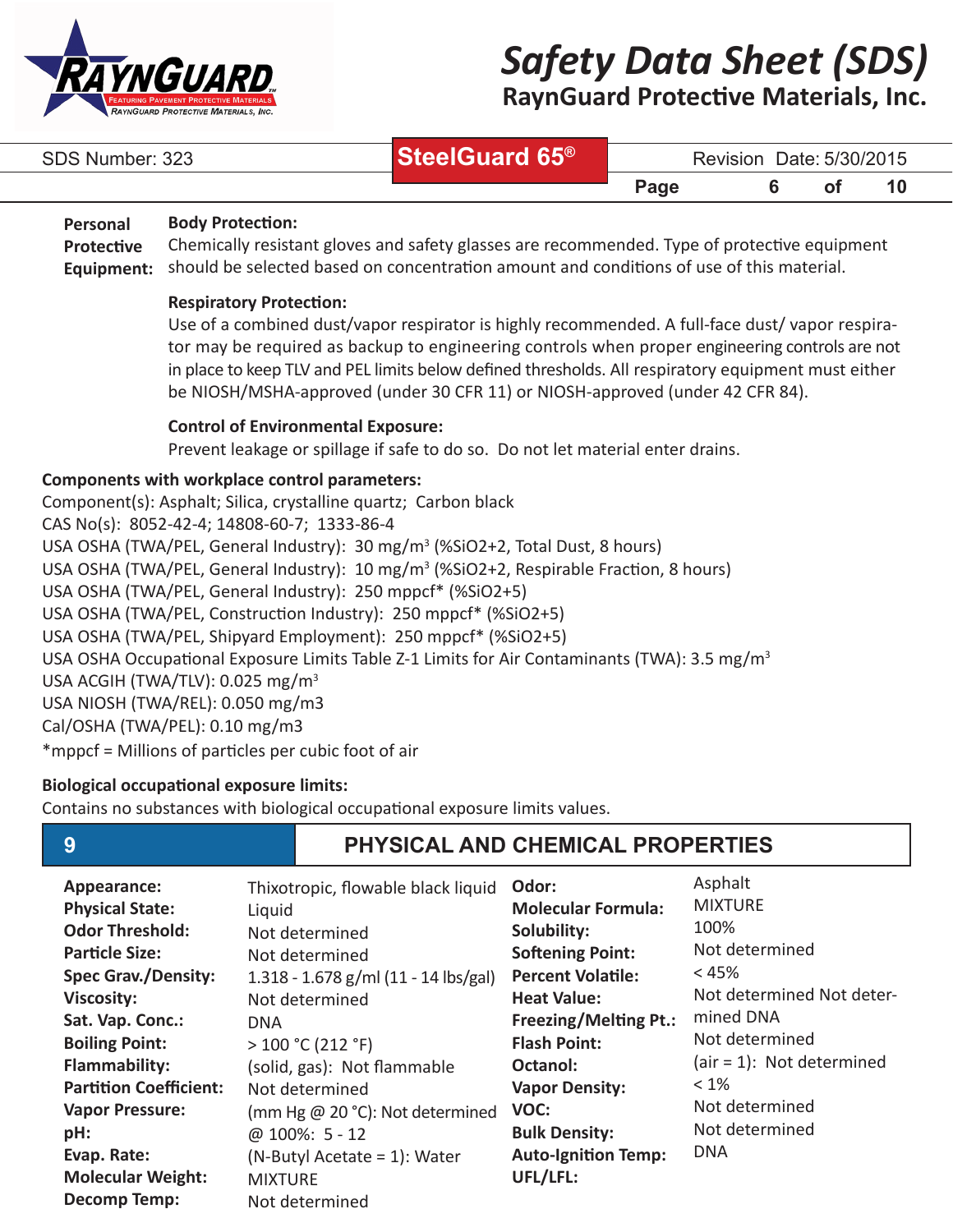

**RaynGuard Protective Materials, Inc.**

**SteelGuard 65®**

SDS Number: 323 **SteelGuard 65**<sup>w</sup> Revision Date: 5/30/2015

**Page 7 of 10** 

| 10                                                                      | <b>STABILITY AND REACTIVITY</b>                                                                                                                                                                                                                                                                                            |
|-------------------------------------------------------------------------|----------------------------------------------------------------------------------------------------------------------------------------------------------------------------------------------------------------------------------------------------------------------------------------------------------------------------|
| Stability:<br><b>Conditions to Avoid:</b><br><b>Materials to Avoid:</b> | Product is stable under normal conditions.<br>Incompatibilities, flames, ignition sources.<br>Strong acids, strong bases, strong oxidizing agents, strong reducing agents and<br>Hydrogen Fluoride.                                                                                                                        |
|                                                                         | Hazardous Decomposition: Oxides of Aluminum, Carbon, Calcium, Magnesium, Nitrogen (NOx), Sodium and<br>Sulfur. Trace quantities of Ammonia, Hydrogen Sulfide, Formaldehyde, and<br>2-aminoethanol.<br>Temperatures above 870 °C may cause Tridymite to form.<br>Temperatures above 1470 °C may cause Cristobalite to form. |
| Hazardous Polymerization: Will not occur.                               |                                                                                                                                                                                                                                                                                                                            |

# **11 TOXICOLOGICAL INFORMATION**

**Component(s):** Asphalt; Silica, crystalline quartz; Carbon black **CAS No(s):** 8052-42-4; 14808-60-7; 1333-86-4

#### **Acute Toxicity:**

LD50 Oral - Rat: 500 mg/kg LD50 Dermal - Rabbit: > 2,000 mg/kg

**Skin Corrosion/Irritation:** Causes skin irritation.

**Serious Eye Damage/Eye Irritation:** Causes eye irritation.

**Respiratory or Skin Sensation:** No data available

**Germ Cell Mutagenicity:** No data available

**Carcinogenicity:** This product is or contains a component that is classifiable as to its carcinogenicity to humans (Silica, crystalline quartz), and two components that are classifiable as possily carcinogenic to humans (Asphalt, Carbon black )based on their IARC, ACGIH, NTP or OSHA classifications. Limited evidence of carcinogenicity in human studies.

- IARC: 1 Group 1: Carcinogenic to humans (Silica, crystalline quartz); 28 Group 28: Possibly carcinogenic to humans (Asphalt, Carbon black).
- ACGIH: No component of this product present at levels greater than or equal to 0.1% is identified as a carcinogen or potential carcinogen by ACGIH.
- NTP: Known to be a human carcinogen (Silica, crystalline quartz).
- OSHA: No component of this product present at levels greater than or equal to 0.1% is identified as a carcinogen or potential carcinogen by OSHA.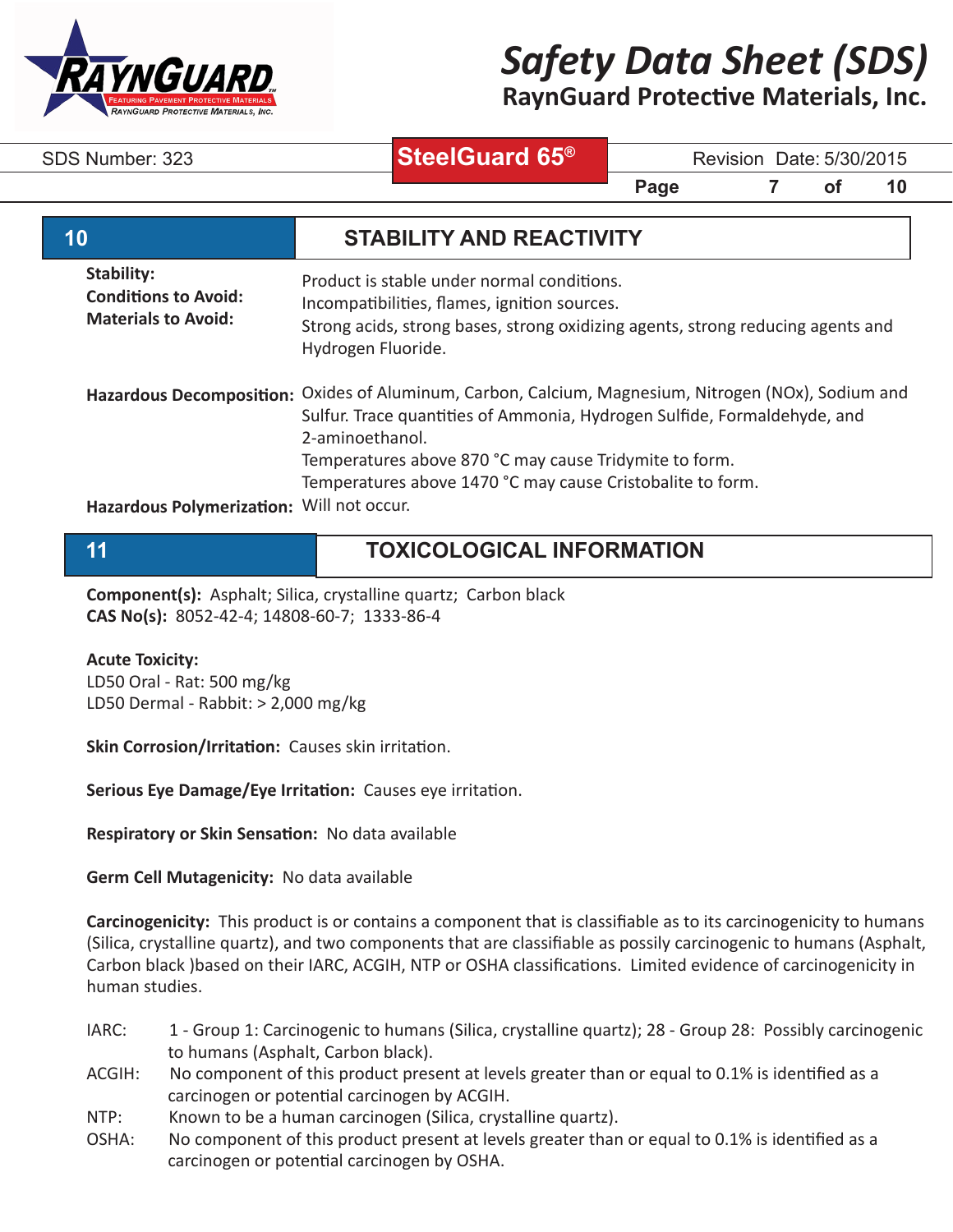

**RaynGuard Protective Materials, Inc.**

| SDS Number: 323 | <b>Guard 65<sup>®</sup></b> | Date: 5/30/2015<br>Revision |  |  |  |  |
|-----------------|-----------------------------|-----------------------------|--|--|--|--|
|                 |                             | <b>Page</b>                 |  |  |  |  |

Reproductive Toxicity: No data available

Specific Target Organ Toxicity · Single Exposure: No data available

Specific Target Organ Toxicity · Repeated Exposure: Inhalation - May cause damage to organs through prolonged or repeated inhalation exposure when handling dried material.

Aspiration Hazard: No data available

Additional Information: Component: Asphalt; RTECS: CI9900000 Component: Silica, crystalline quartz; RTECS: VV7330000 Component: Carbon black; RTECS: FF5800000

# **12 ECOLOGICAL INFORMATION**

**Component(s):** Asphalt; Silica, crystalline quartz; Carbon black CAS No(s): 8052-42-4; 14808-60-7; 1333-86-4

#### **Toxicity:**

*Toxicity to fish:* LC50 - Danio rerio (Zebra Fish): > 1,000 mg/l (96 h)

*Toxicity to daphnia and other aquatic invertebrates:* Static Test EC50 - Daphnia magna (Water Flea): > 5,600 mg/l (24 h)

*Toxicity to algae:* Static Test EC50 - Desmodesmus subspicatus (Green Algae): > 10,000 mg/l (24 h)

**Persistence and Degradability:**

No data available

**Bioaccumulative Potential:** No data available

**Mobility in Soil:** No data available

**Results of PBT and vPvB Assessment:** Not required/conducted

#### **Other Adverse Effects:**

An environmental hazard cannot be excluded in the event of unprofessional handling or disposal. May be harmful to aquatic life.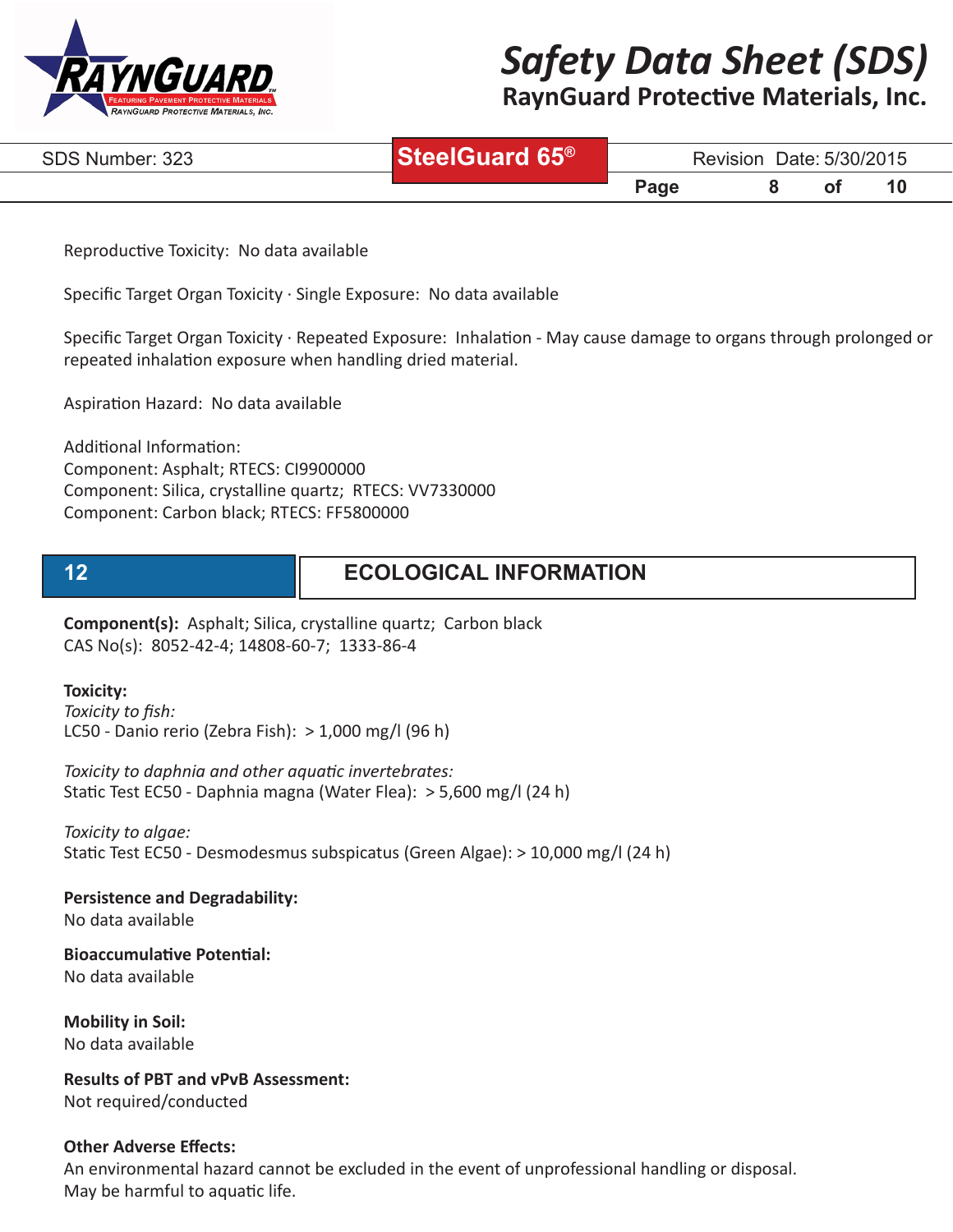

**RaynGuard Protective Materials, Inc.**

# **SteelGuard 65®**

SDS Number: 323 **SteelGuard 65**<sup>%</sup> Revision Date: 5/30/2015

## **13 DISPOSAL CONSIDERATIONS**

**Page 5 9 of 10** 

**Product:** Hazardous wastes shall be managed responsibly. All entities that store, transport or handle hazardous waste shall take the necessary measures to prevent risks of pollution, release into the environment or damage to people and animals. Contact a licensed professional waste disposal service to dispose of this material.

**Contaminated Packaging:** Dispose of as unused product.

## **14 TRANSPORT INFORMATION**

### **DOT (US)**

Non-regulated material, liquid

#### **IMDG**

Non-regulated material, liquid

#### **IATA**

Non-regulated material, liquid

## **15 REGULATORY INFORMATION**

### **COMPONENT / (CAS/PERC) / CODES**

\*Asphalt (8052424 10-20%) MASS, NJHS, NRC, PA, PROP65, SARA311/312, TSCA, TXAIR

\*Silica, crystalline quartz (14808607 10-20%) MASS, NJHS, NRC, OSHAWAC, PA, PROP65, SARA311/312, TSCA, TXAIR

\*Carbon black (1333864 <1.0%) MASS, NJHS, OSHAWAC, PA, PROP65, SARA311/312, TSCA, TXAIR

### **REGULATORY KEY DESCRIPTIONS**

MASS = MA Massachusetts Hazardous Substances List

NJHS = New Jersey Right to Know Hazardous Substances

NRC = Nationally Recognized Carcinogens

OSHAWAC = OSHA Workplace Air Contaminants

PA = PA Right-To-Know List of Hazardous Substances

 $PROP65 = CA Prop65$ 

SARA311/312 = SARA 311/312 Toxic Chemicals

TSCA = Toxic Substances Control Act

TXAIR = TX Air Contaminants with Health Effects Screening Level